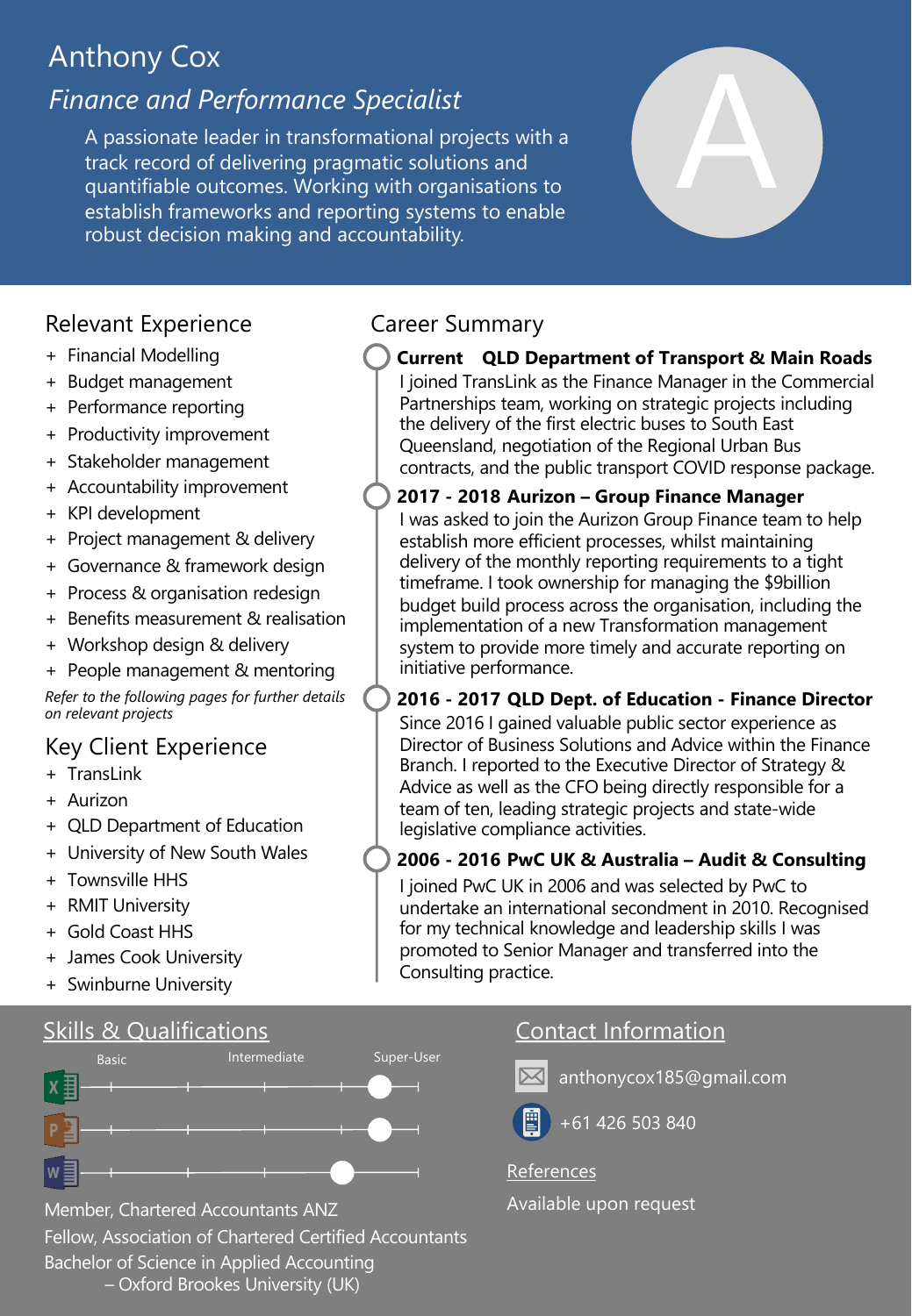# TransLink – Commercial Partnerships - Finance Manager – 2019/21

This project team was established in 2016 to commence the negotiation of Queensland's bus contracts in South East Queensland and the broader Regions. I was recruited to the team in 2019 as the Finance Manager to provide trusted advice across an array of commercial and strategic projects, several are highlighted below:

*Regional Urban Bus Contract Negotiations* – Delivery of six regional bus contracts totalling \$315m. I led the financial evaluation of the offers from the regional operators, working collectively with the commercial and operational streams to form the negotiation team. Data-backed analysis underpinned our negotiation strategy to extract value from the operators and secure long-term contracts and service continuity for the regions. Our approach reduced the initial offers by 25%, with a robust and benchmarked approach to deliver value to the State.

*South East Queensland Electric Bus Contracts* – Delivery of five e-bus trials in SEQ to align with the broader State strategy of electric vehicle rollout from 2025. I built the financial model that underpins the negotiation for the five e-bus contracts securing savings for the State across Fuel, and Repairs & Maintenance, and developing payment mechanisms for electric charging infrastructure and bus batter technology. I have been commended for my approach of working collaboratively across the organisation to ensure all internal systems and processes impacted by the change are known and prepared for the implementation, something which hadn't always happened in the past.

*Townsville Ferry Contracts* – Delivery of two long term passenger service contracts totalling \$20m to ensure service continuity for the communities of Magnetic Island and Palm Island. I led the development of the commercial principles and the financial evaluation for the Townsville Ferry offers. Applying a consistent analytical approach to negotiation, we were able to contracualise a brand new \$6m vessel for the people of Palm Island, along with a 20% increase in weekly services levels within the current budget envelope.

*COVID-19 Emergency Response Package* – Development of a rapid evaluation framework and emergency payment mechanism to enable operators to stay afloat and receive subsidies during the early stages of the pandemic. I developed a data collection and evaluation framework to allow the State to provide subsidies with a level of substantiation, in conjunction with a payment mechanism that provided flexibility to scale up/down payments depending on the longer-term impacts of covid-19. I was recognised for my ability to work rapidly under pressure and deliver high quality outcomes to support the State.

#### Aurizon – Group Finance Manager – Mgmt Reporting & Budgeting – 2017/18

Reporting through to the Chief Finance Officer, my role operated in the Group Finance function, leading a team of five with responsibility for the following key activities:

**Annual Budget Cycle** - Co-ordination and delivery of the annual budget cycle, including Executive presentations and Board reporting - this role spanned the entire organisation, ensuring that key deadlines were met and the \$9billion budget was developed consistently and robustly.

*Transformation* – Design and implementation of a new Transformation Reporting system to manage and report on the performance of multi-million-dollar initiatives through to the Executive Management Committee, and the monthly Transformation reporting committee.

*Monthly Reporting* - The team consolidate and deliver the monthly results through to the CFO, Executive, and Board including the monthly Flash Report, Board Papers, and rolling forecast with associated risks and opportunities.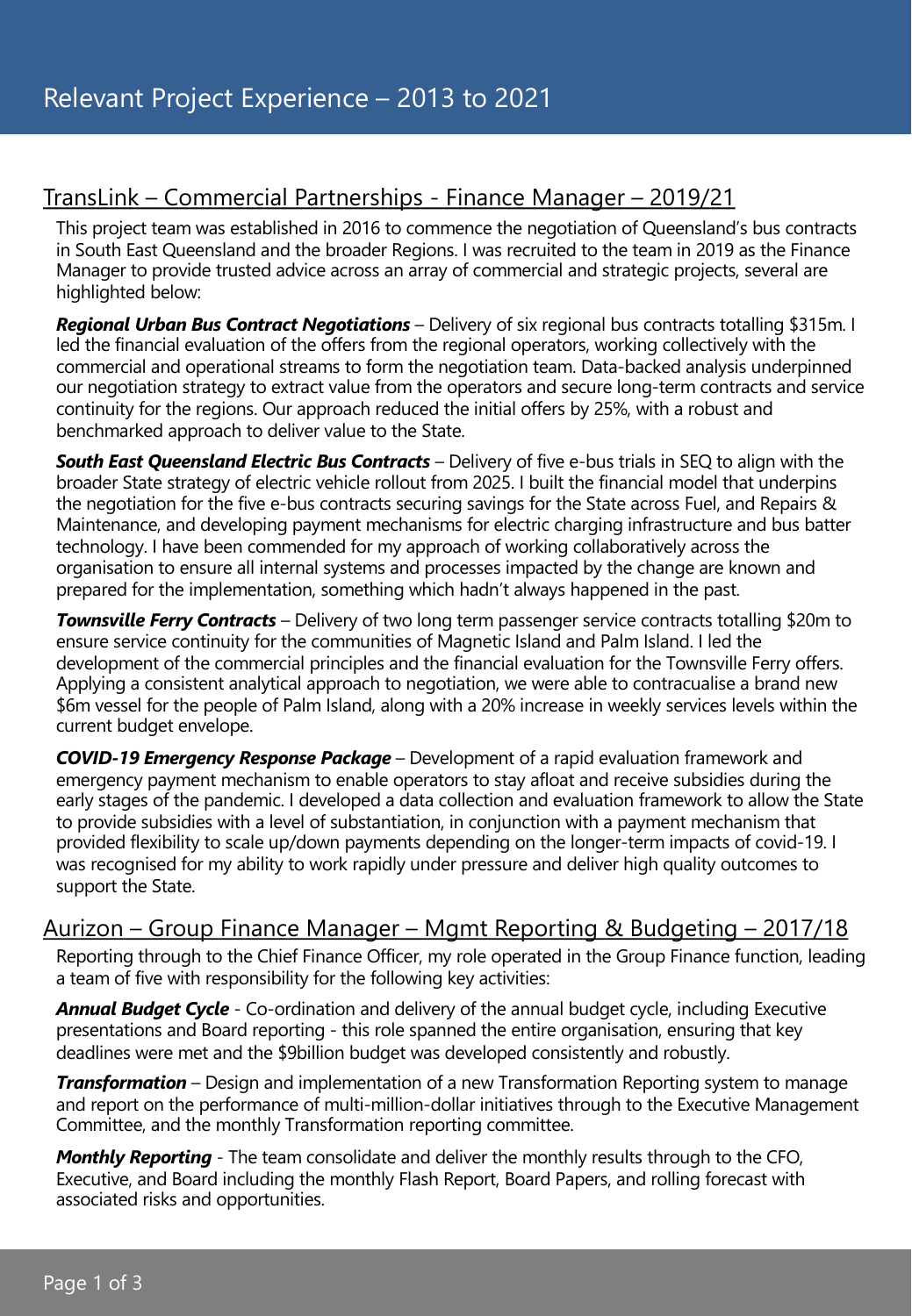## QLD Department of Education – Director Business Solutions & Advice 2016/17

This role was not common to standard Government agency Finance functions. As Director of a team of ten, we operated as an internal management consultancy team delivering at any given time between 15 and 20 projects across the Department and the state. Examples below identify the blend between compliance/legislative projects, and performance improvement projects that we delivered.

*Statement of Assurance (SoA) 2016/17* – I implemented a wholesale change to the SoA that had previously been in place for six years. The existing approach had been well regarded by the Audit Committee, CFO and Queensland Audit Office. I identified opportunities to complete the assurance process more efficiently, reducing the burden on staff across the state by thousands of hours, whilst increasing the level of effectiveness and comfort gained by taking a more consultative approach.

**Budget Distribution Models** – I led my team to develop budget distribution models for several DET entities, delivering funds more equitably, efficiently and aligned performance monitoring outcomes.

## Victorian university – Budget Redesign & Implementation – 2015/16

This client engaged PwC to transform their budget and planning processes. I worked on the ground leading the finance team of more than 30 people for 5 months building a new budget model and the associated apportionment methodologies. This included engagement with the Executive team to coach them through the new budget model and subsequent strategic decisions regarding the allocation of funding.

This project resulted in a more transparent and equitable budget model being implemented across the university, in a timeframe quicker than it previously took to establish the historical model. Executives understood the allocation of funding more clearly, decisions were able to be made more strategically (e.g. allocation of research funds) and Deans understood more cohesively what they were accountable for.

### North Queensland university – University Performance Diagnostic – 2015

PwC were engaged by this University to perform a diagnostic across all campuses – the objective of which was to identify where opportunities existed for growth, efficiency or service improvement. I led the Academic and Research workstreams, engaging frequently with the Vice Chancellor and Deputy Vice Chancellors to identify critical operational issues and verify potential solutions for implementation. I further maintained responsibility for consolidating all opportunities and developing the overall benefits model.

In a 14 week period we were able to complete a diagnostic that cut across all major university functions and enabled the university to establish a transformation office to implement a structured and benefit focused change program.